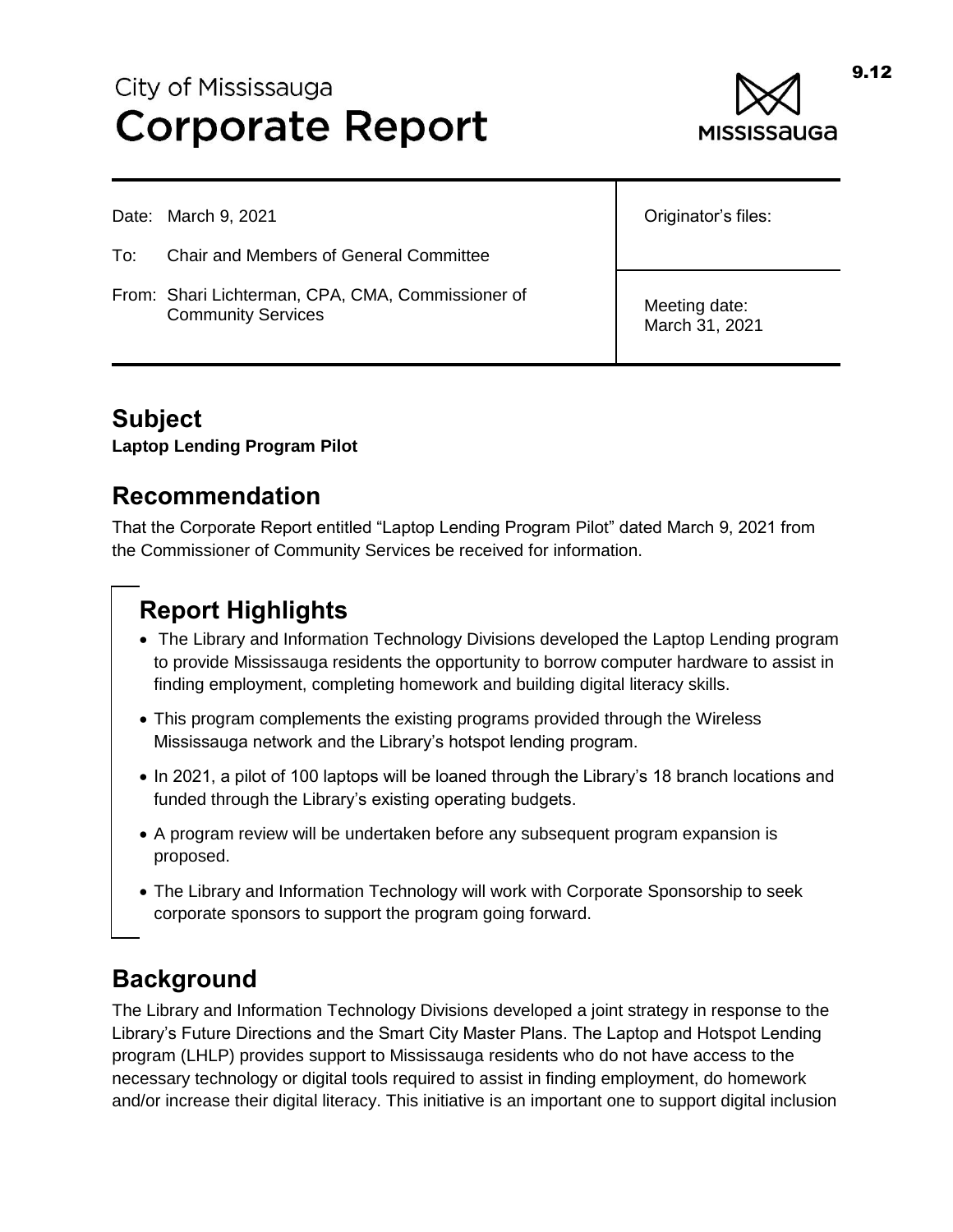Digital inclusion refers to the activities necessary to ensure that all individuals and communities, including the most disadvantaged, have access to digital technologies including the ability to acquire knowledge and build technical skills. In 2019, a Library survey of its customers found that 51% of respondents identified that their only access to technology was through the Library. With the advent of COVID and public health restrictions, customers lost access to technology tools as well as the Internet itself, compounding the effects of the digital divide, especially with the increased pressure of online schooling and the requirement to apply online for government assistance.

The provision of equitable access to technology will be an important component in supporting the community as part of the City's Recovery Plan. Lending Chromebooks to customers will facilitate their access to important digital information resources for learning, government support services and support interpersonal connections to loved ones that are not otherwise available during the pandemic. The availability of computer hardware, when combined with City's Wireless Mississauga network and the Library's hotspot lending program, will help to significantly lessen the impact of the digital divide.

#### **Present Status**

In 2019 Library and Information Technology Divisions established a laptop lending project, making equipment available to support digital inclusion through a community loaning program. Key community stakeholders, including the United Way, were contacted to discuss how to effectively distribute laptops to customers who require the service. Through the Library's established circulation procedures, its strong service delivery model and presence in communities across Mississauga, it was decided that laptops would be circulated through its 18 branch locations. A team evaluated various options for use in the program, ultimately recommending the use of Chromebooks for lending due to their alignment with school standards and security features. The Library's 2021 budget includes funds to implement a pilot of 100 Chromebooks for lending at its 18 branch locations. In the future, the Library and Information Technology Divisions will explore sponsorship opportunities to expand the program.

In 2020, the Library expanded its hotspot lending to all 18 branch locations and made them available through contactless holds pick-up. In 2020, hotspots were borrowed almost 1200 times between August and December and 194 times in the first one and a half months in 2021. In addition, the City and Library partnered with the Peel District School Board and the Dufferin Peel Catholic District School Board to donate 100 off-cycle City laptops to at-risk students in September to support remote learning needs.